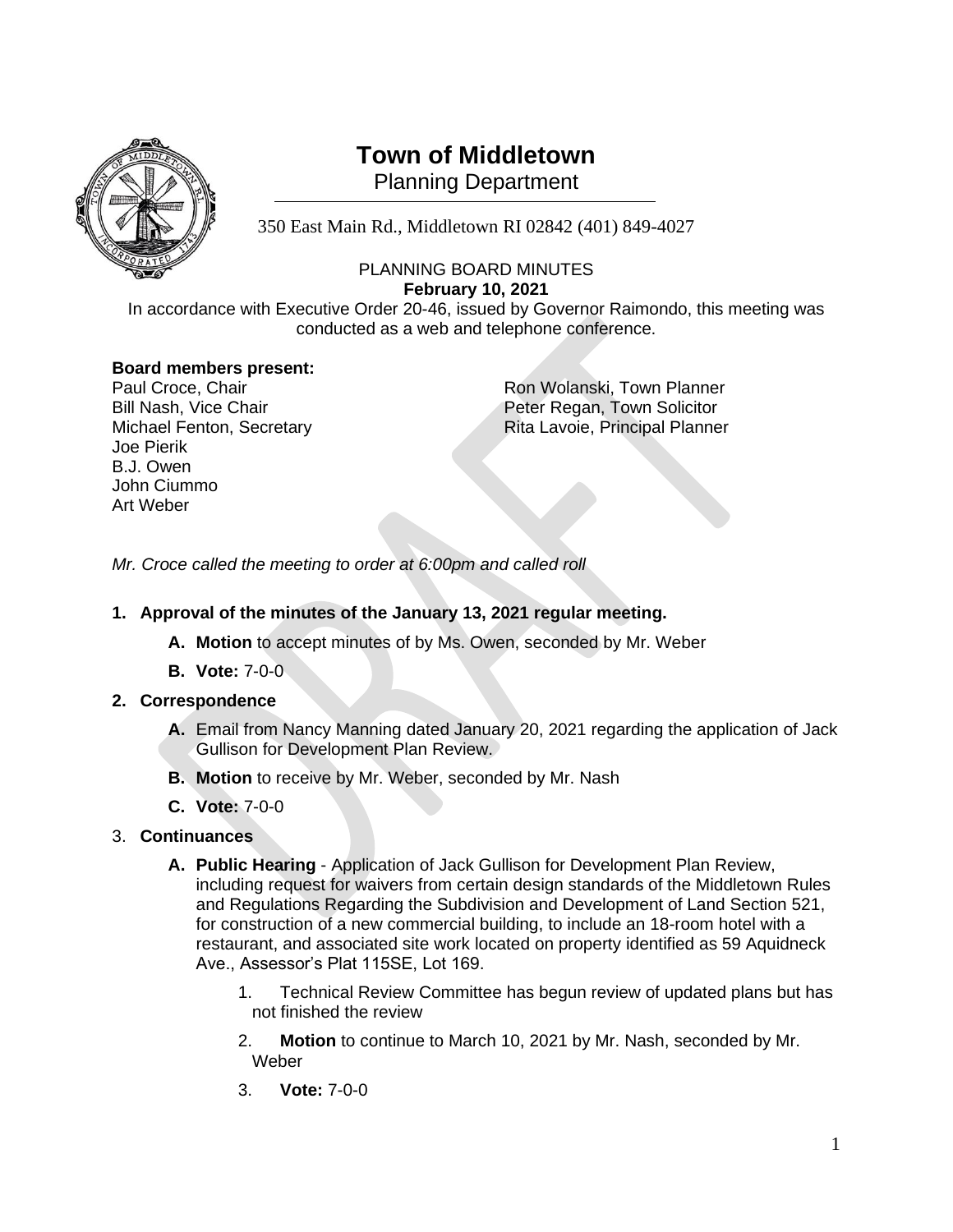- **B. Public Hearing** Request of James Paradise, owner of property at 170 Aquidneck Ave. Plat 115SE, Lots 145, 146, 147 for waiver of Development Plan Review pursuant to Section 908 of the Middletown Rules and Regulations Regarding the Subdivision and Development of Land.
	- 1. Continuance requested by the attorney for the applicant
	- 2. **Motion** to continue to March 10, 2021 by Mr. Nash seconded by Ms. Owen
	- 3. **Vote:** 7-0-0
- **C. Public Hearing** Application of GD Middletown West Main I, LLC for Development Plan Review, including request for waiver from certain design standards of the Middletown Rules and Regulations Regarding the Subdivision and Development of Land Section 521, and recommendation to the Zoning Board of Review regarding special use permit application for development in Zone 1 of the Watershed Protection District, to allow construction of a ground-mounted solar photovoltaic installation on a property located at 1747 West Main Road, Plat 111 Lot 9A.
	- 1. Technical Review Committee conducting review, not yet complete
	- 2. **Motion** to continue to March 10, 2021 by Mr. Nash, seconded by Ms. Owen
	- 3. **Vote:** 7-0-0
- **D.** Request of Peter Gallipeau, Saltwood Farm Development LLC, for waiver from provisions of the Middletown Rules and Regulations Regarding the Subdivision and Development of Land, Section 703.8 - Partial Release of Security, which require binder course of pavement to be installed prior to reduction of performance security for Phase 2 of the Saltwood Farm subdivision
- **E.** Request of Peter Gallipeau, Saltwood Farm Development LLC, for reduction of performance security held by the Town for Phase 2 of the Saltwood Farm subdivision.
	- 1. Applicant requested a continuance, vote was taken for both agenda items together
	- 2. **Motion** to continue to March 10, 2021 by Mr. Nash, seconded by Ms. **Owen**
	- 3. There was discussion on the planning board taking action on the item. It was suggested that the applicant be informed of the board's wish that applicant withdraw request
	- 4. Motion amended by Mr. Nash, seconded by Ms. Owen to include notice to the applicant that the board wishes to resolve the items by the next meeting.
	- 5. **Vote:** 7-0-0

#### **4. New Business**

**A. Public Hearing** – Request of Newport Realty, Inc., owner of property at 1037 Aquidneck Ave., Plat 113, Lot 202 for waiver from certain design requirements of Section 521 of the Middletown Rules & Regulations Regarding the Subdivision &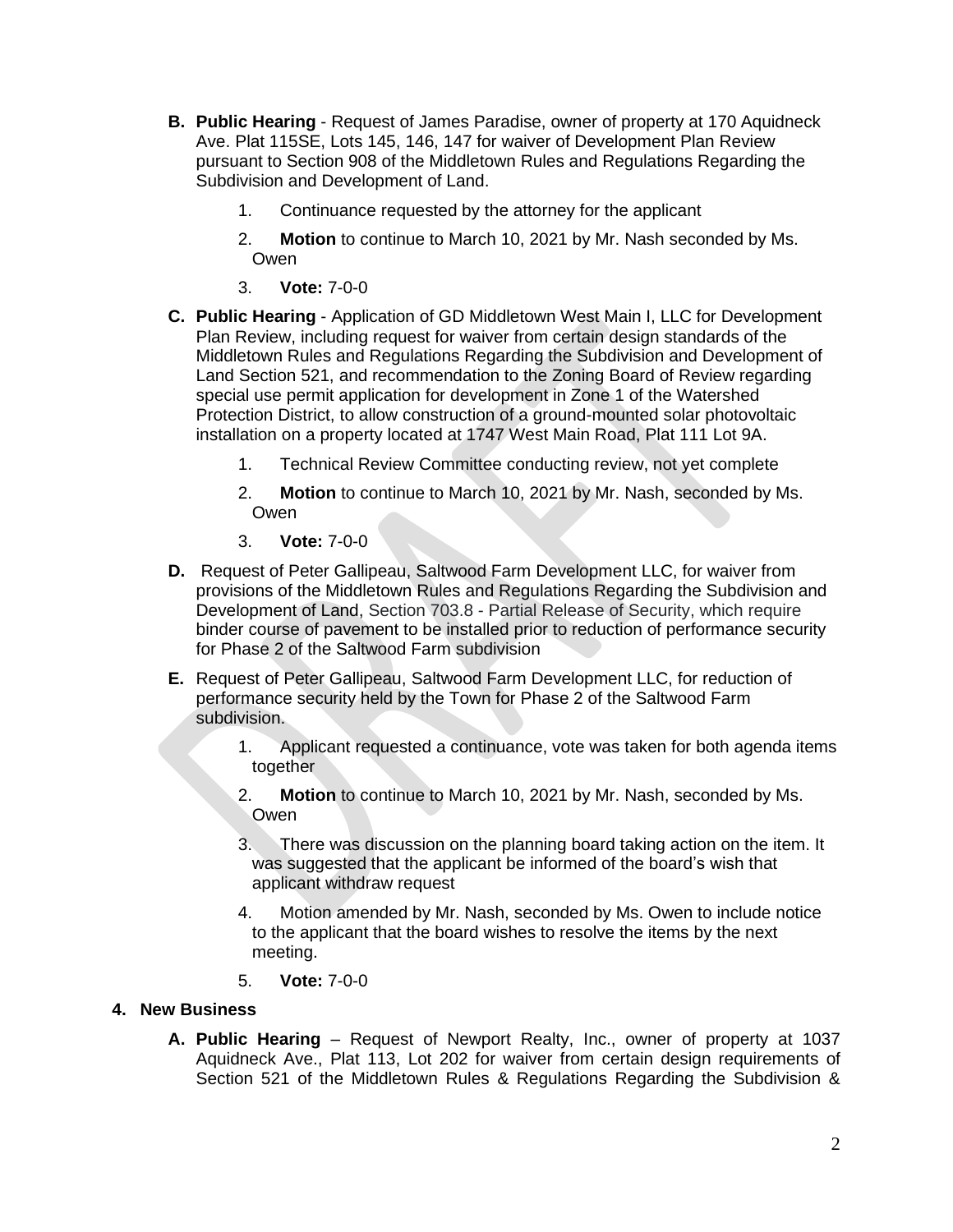Development of Land to allow renovation of an existing commercial building using synthetic exterior building materials.

- 1. **Motion** to open the public hearing by Mr. Ciummo seconded by Mr. Weber
- 2. **Vote:** 7-0-0
- 3. Discussion on proposed development plan review proposed regulation changes under consideration by the Town Council
- 4. Mr. David Martland, attorney for the applicant, presented the redevelopment plans for a food market and restaurant
- 5. Mr. Matthew McGeorge, architect for the applicant, spoke of replacing the existing siding he noted cast stone, synthetic trim
- 6. Mr. Fenton asked about the proposed patio area
- 7. Discussion on patio materials and landscaping, roof materials, New England style design, roof top equipment
- 8. Members of the public were invited to speak
- 9. Ms. Laurel Thayer of 12 Columbia Road asked about the rear of the building.
- 10. Mr. McGeorge and Mr. Martland explained that the rear of the property is outside of the scope of work and there are no proposed changes. Ms. Thayer spoke favorably of the proposed project.
- 11. **Motion** to close the public hearing by Ms. Owen, seconded by Mr. Nash
- 12. **Vote**: 7-0-0
- 13. **Motion** to grant waiver in accordance with Planner's memo and findings by Mr. Nash, seconded by Ms. Owen
- 14. **Vote:** 7-0-0
- **B.** Receive draft proposed zoning ordinance amendment regarding marijuana related businesses and schedule a public workshop meeting to present the draft and accept public comment.
	- 1. Mr. Ciummo, subcommittee chair announced the February 24, 2021 public workshop meeting
	- 2. Mr. Wolanski noted public advertising and social media announcements.

#### **5. Updates**

- **A.** Status Report on Planning Board action items.
	- 1. Mr. Weber recognized the movement on the West Side development
	- 2. Mr. Fenton asked about building height definition
	- 3. Mr. Croce asked about application fees
- **B.** Update on BRAC Navy Surplus Land reuse planning process.
	- 1. No update
- **C.** Committee reports